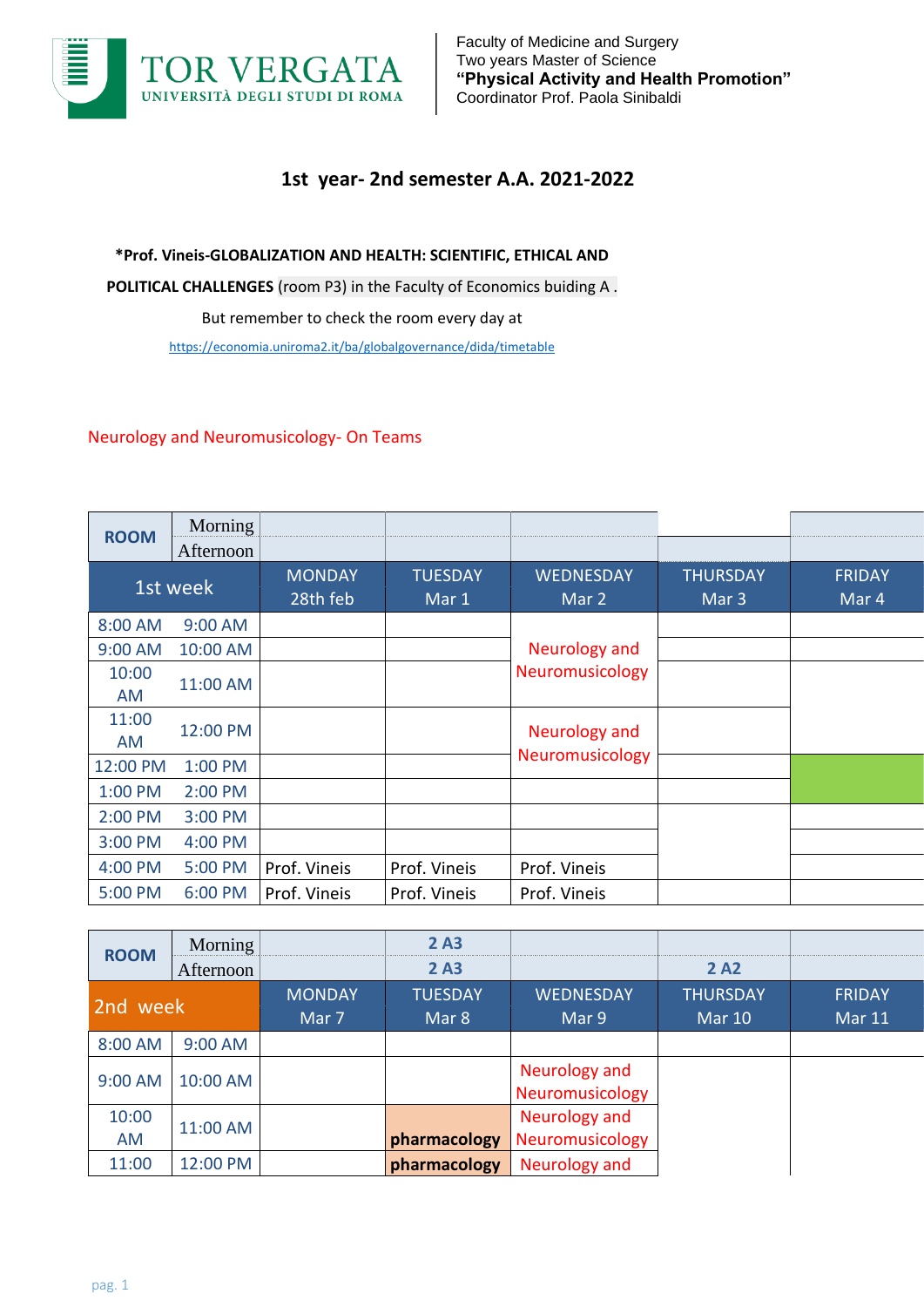

| AM       |           |              |                   | Neuromusicology |                   |  |
|----------|-----------|--------------|-------------------|-----------------|-------------------|--|
| 12:00 PM | $1:00$ PM |              |                   |                 |                   |  |
| 1:00 PM  | 2:00 PM   |              |                   |                 |                   |  |
| 2:00 PM  | 3:00 PM   |              | Physiology        |                 | <b>PHYSIOLOGY</b> |  |
| 3:00 PM  | 4:00 PM   |              | <b>Physiology</b> |                 |                   |  |
| 4:00 PM  | 5:00 PM   | Prof. Vineis | Prof. Vineis      | Prof. Vineis    |                   |  |
| 5:00 PM  | 6:00 PM   | Prof. Vineis | Prof. Vineis      | Prof. Vineis    |                   |  |

| <b>ROOM</b> | Morning   |                         | 2A3                             |                                         | <b>ON LINE</b>                   |                                |
|-------------|-----------|-------------------------|---------------------------------|-----------------------------------------|----------------------------------|--------------------------------|
|             | Afternoon | 2A1                     |                                 |                                         | <b>ON LINE</b>                   |                                |
| 3rd week    |           | <b>MONDAY</b><br>Mar 14 | <b>TUESDAY</b><br><b>Mar 15</b> | <b>WEDNESDAY</b><br><b>Mar 16</b>       | <b>THURSDAY</b><br><b>Mar 17</b> | <b>FRIDAY</b><br><b>Mar 18</b> |
| 8:00 AM     | 9:00 AM   |                         |                                 |                                         |                                  |                                |
| 9:00 AM     | 10:00 AM  |                         |                                 | Neurology and<br><b>Neuromusicology</b> |                                  |                                |
| 10:00<br>AM | 11:00 AM  |                         | <b>Research</b><br>Methodology  | Neurology and<br><b>Neuromusicology</b> | Research<br>Methodology          |                                |
| 11:00<br>AM | 12:00 PM  |                         |                                 | Neurology and<br>Neuromusicology        |                                  |                                |
| 12:00 PM    | 1:00 PM   |                         |                                 |                                         |                                  |                                |
| 1:00 PM     | 2:00 PM   |                         |                                 |                                         |                                  |                                |
| 2:00 PM     | 3:00 PM   | pharmacology            |                                 |                                         | <b>PHYSIOLOGY</b>                |                                |
| 3:00 PM     | 4:00 PM   | pharmacology            |                                 |                                         |                                  |                                |
| 4:00 PM     | 5:00 PM   | Prof. Vineis            | Prof. Vineis                    | Prof. Vineis                            |                                  |                                |
| 5:00 PM     | 6:00 PM   | Prof. Vineis            | Prof. Vineis                    | Prof. Vineis                            |                                  |                                |

| <b>ROOM</b> | Morning   | <b>ON LINE</b> | <b>D19B</b>    |                  |                 | <b>ON LINE</b> |
|-------------|-----------|----------------|----------------|------------------|-----------------|----------------|
|             | Afternoon |                |                |                  |                 |                |
| 4th week    |           | <b>MONDAY</b>  | <b>TUESDAY</b> | <b>WEDNESDAY</b> | <b>THURSDAY</b> | <b>FRIDAY</b>  |
|             |           | Mar 21         | Mar 22         | Mar 23           | Mar 24          | Mar 25         |
| 8:00 AM     | $9:00$ AM |                |                |                  |                 |                |
| 9:00 AM     | 10:00 AM  |                |                |                  |                 |                |
| 10:00       | 11:00 AM  | pharmacology   | Research       | Neurology and    |                 | Pharmacology   |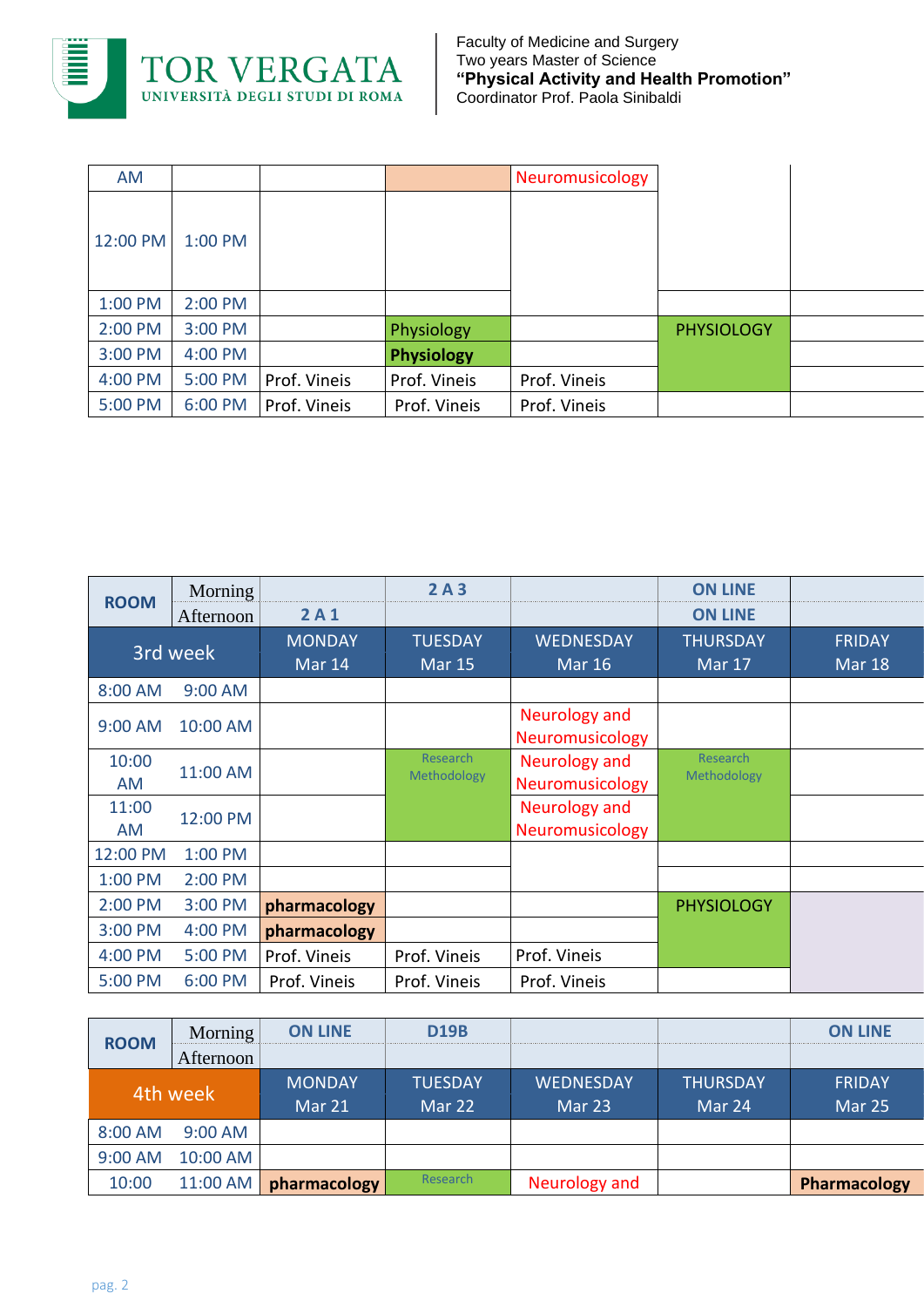

| AM       |           |              | Methodology  | Neuromusicology |              |
|----------|-----------|--------------|--------------|-----------------|--------------|
| 11:00    | 12:00 PM  |              |              | Neurology and   |              |
| AM       |           | pharmacology |              | Neuromusicology | Pharmacology |
| 12:00 PM |           |              |              | Neurology and   |              |
|          | $1:00$ PM |              |              | Neuromusicology |              |
| 1:00 PM  | 2:00 PM   |              |              |                 |              |
| 2:00 PM  | 3:00 PM   |              |              |                 |              |
| 3:00 PM  | 4:00 PM   |              |              |                 |              |
| 4:00 PM  | 5:00 PM   | Prof. Vineis | Prof. Vineis | Prof. Vineis    |              |
| 5:00 PM  | 6:00 PM   | Prof. Vineis | Prof. Vineis | Prof. Vineis    |              |

| <b>ROOM</b> | Morning<br>Afternoon | <b>1B3</b>              | 2A4                      |                                  |                           | 2A3<br><b>ON LINE</b>          |
|-------------|----------------------|-------------------------|--------------------------|----------------------------------|---------------------------|--------------------------------|
| 5th week    |                      | <b>MONDAY</b><br>Mar 28 | <b>TUESDAY</b><br>Mar 29 | <b>WEDNESDAY</b><br>Mar 30       | <b>THURSDAY</b><br>Mar 31 | <b>FRIDAY</b><br>Apr 1         |
| 8:00 AM     | 9:00 AM              |                         |                          |                                  |                           |                                |
| 9:00 AM     | 10:00 AM             |                         |                          |                                  |                           |                                |
| 10:00<br>AM | 11:00 AM             |                         |                          | Neurology and<br>Neuromusicology |                           |                                |
| 11:00<br>AM | 12:00 PM             |                         |                          | Neurology and<br>Neuromusicology |                           |                                |
| 12:00 PM    | 1:00 PM              |                         |                          | Neurology and<br>Neuromusicology |                           | <b>Research</b><br>Methodology |
| 1:00 PM     | 2:00 PM              |                         |                          |                                  |                           |                                |
| 2:00 PM     | 3:00 PM              | Physiology              |                          |                                  |                           | Physiology                     |
| 3:00 PM     | 4:00 PM              | Physiology              | pharmacology             |                                  |                           | Physiology                     |
| 4:00 PM     | 5:00 PM              | Prof. Vineis            | Prof. Vineis             | Prof. Vineis                     |                           | Physiology                     |
| 5:00 PM     | 6:00 PM              | Prof. Vineis            | Prof. Vineis             | Prof. Vineis                     |                           |                                |

| <b>ROOM</b> | Morning $ $ |               |                  |                  | <b>ON LINE</b>  |               |
|-------------|-------------|---------------|------------------|------------------|-----------------|---------------|
|             | Afternoon   |               |                  |                  |                 |               |
| 6th week    |             | <b>MONDAY</b> | <b>TUESDAY</b>   | <b>WEDNESDAY</b> | <b>THURSDAY</b> | <b>FRIDAY</b> |
|             |             | Apr 4         | Apr <sub>5</sub> | Apr <sub>6</sub> | Apr 7           | Apr 8         |
| 8:00 AM     | $9:00$ AM   |               |                  |                  |                 |               |
| 9:00 AM     | 10:00 AM    |               |                  |                  |                 |               |
| 10:00       | 11:00 AM    |               |                  | Neurology and    | pharmacology    |               |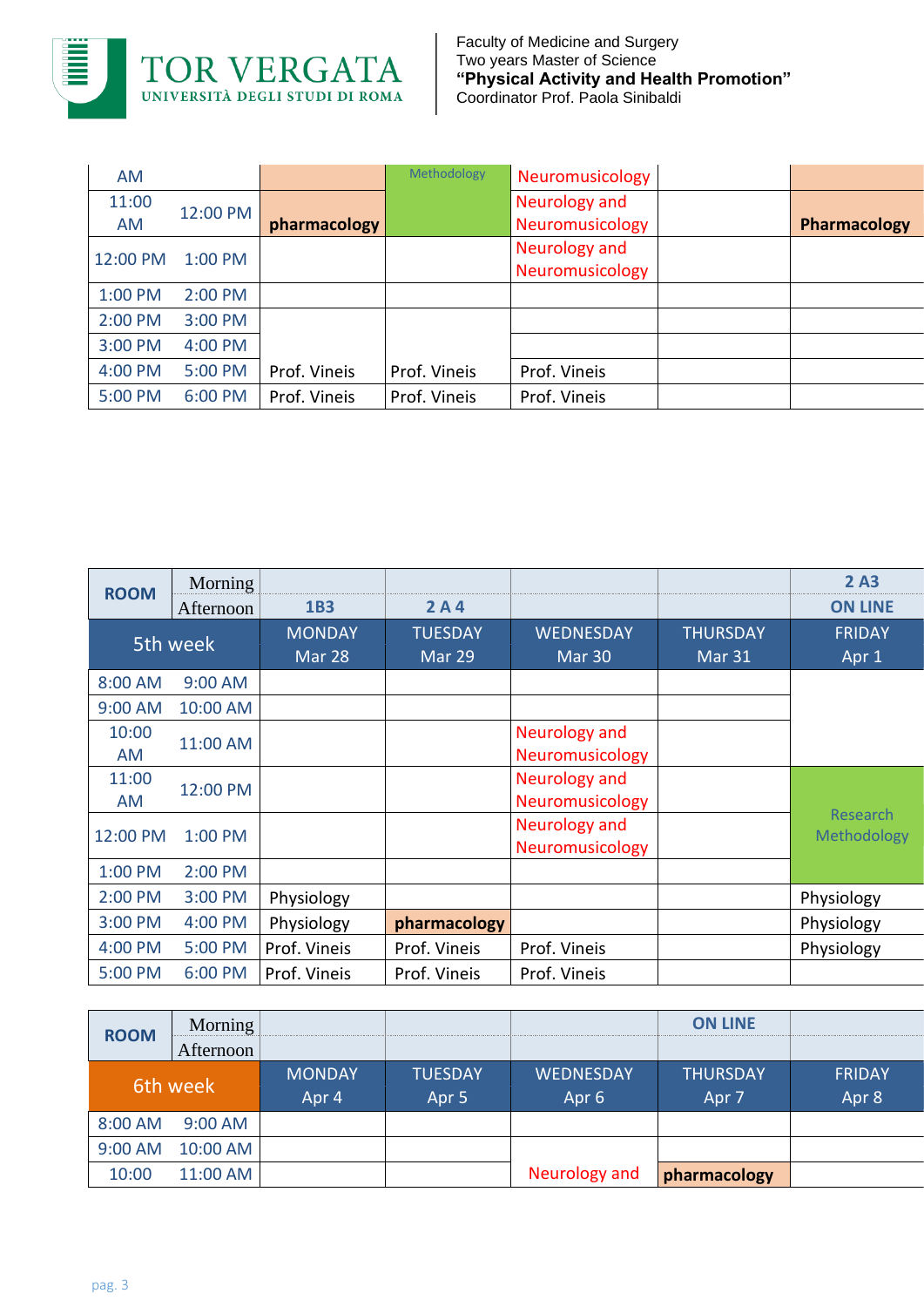

| AM       |           |              |              | Neuromusicology |              |                         |
|----------|-----------|--------------|--------------|-----------------|--------------|-------------------------|
| 11:00    | 12:00 PM  |              |              | Neurology and   |              |                         |
| AM       |           |              |              | Neuromusicology | pharmacology |                         |
| 12:00 PM | $1:00$ PM |              |              |                 | pharmacology |                         |
| 1:00 PM  | 2:00 PM   |              |              |                 |              |                         |
| 2:00 PM  | 3:00 PM   |              |              |                 |              |                         |
| 3:00 PM  | 4:00 PM   |              |              |                 |              |                         |
| 4:00 PM  | 5:00 PM   | Prof. Vineis | Prof. Vineis | Prof. Vineis    |              | <b>Optional Courses</b> |
| 5:00 PM  | 6:00 PM   | Prof. Vineis | Prof. Vineis | Prof. Vineis    |              |                         |

| <b>ROOM</b> | Morning   | <b>ON LINE</b>                 | <b>D10</b>               | <b>ON LINE</b>             | <b>D10</b>                |                                         |
|-------------|-----------|--------------------------------|--------------------------|----------------------------|---------------------------|-----------------------------------------|
|             | Afternoon |                                |                          | <b>ON LINE</b>             |                           |                                         |
| 7th week    |           | <b>MONDAY</b><br><b>Apr 11</b> | <b>TUESDAY</b><br>Apr 12 | <b>WEDNESDAY</b><br>Apr 13 | <b>THURSDAY</b><br>Apr 14 | <b>FRIDAY</b><br><b>Apr 15</b>          |
| 8:00 AM     | 9:00 AM   |                                |                          |                            |                           |                                         |
| 9:00 AM     | 10:00 AM  |                                |                          |                            |                           |                                         |
| 10:00<br>AM | 11:00 AM  | pharmacology                   | Genetics and<br>well     | Research<br>methodology    | Genetics and<br>well      | Neurology and<br><b>Neuromusicology</b> |
| 11:00<br>AM | 12:00 PM  | pharmacology                   | Genetics and<br>well     |                            | Genetics and<br>well      | Neurology and<br><b>Neuromusicology</b> |
| 12:00 PM    | 1:00 PM   | pharmacology                   |                          |                            |                           |                                         |
| 1:00 PM     | 2:00 PM   |                                |                          |                            |                           |                                         |
| 2:00 PM     | 3:00 PM   |                                |                          | pharmacology               |                           |                                         |
| 3:00 PM     | 4:00 PM   |                                |                          | pharmacology               |                           |                                         |
| 4:00 PM     | 5:00 PM   | Prof. Vineis                   | Prof. Vineis             | Prof. Vineis               |                           |                                         |
| 5:00 PM     | 6:00 PM   | Prof. Vineis                   | Prof. Vineis             | Prof. Vineis               |                           |                                         |

| <b>ROOM</b> | Morning   |               |                | <b>ON LINE</b>   | <b>ON LINE</b>  | <b>ON LINE</b> |
|-------------|-----------|---------------|----------------|------------------|-----------------|----------------|
|             | Afternoon |               |                |                  |                 |                |
| 8th week    |           | <b>MONDAY</b> | <b>TUESDAY</b> | <b>WEDNESDAY</b> | <b>THURSDAY</b> | <b>FRIDAY</b>  |
|             |           | Apr 18        | Apr 19         | Apr 20           | Apr 21          | Apr 22         |
| 8:00 AM     | 9:00 AM   |               |                |                  |                 |                |
| 9:00 AM     | 10:00 AM  |               |                |                  |                 |                |
| 10:00       |           |               | Neurology and  |                  | Geneticsa and   |                |
| <b>AM</b>   | 11:00 AM  |               |                | Neuromusicology  | pharmacology    | Wellness       |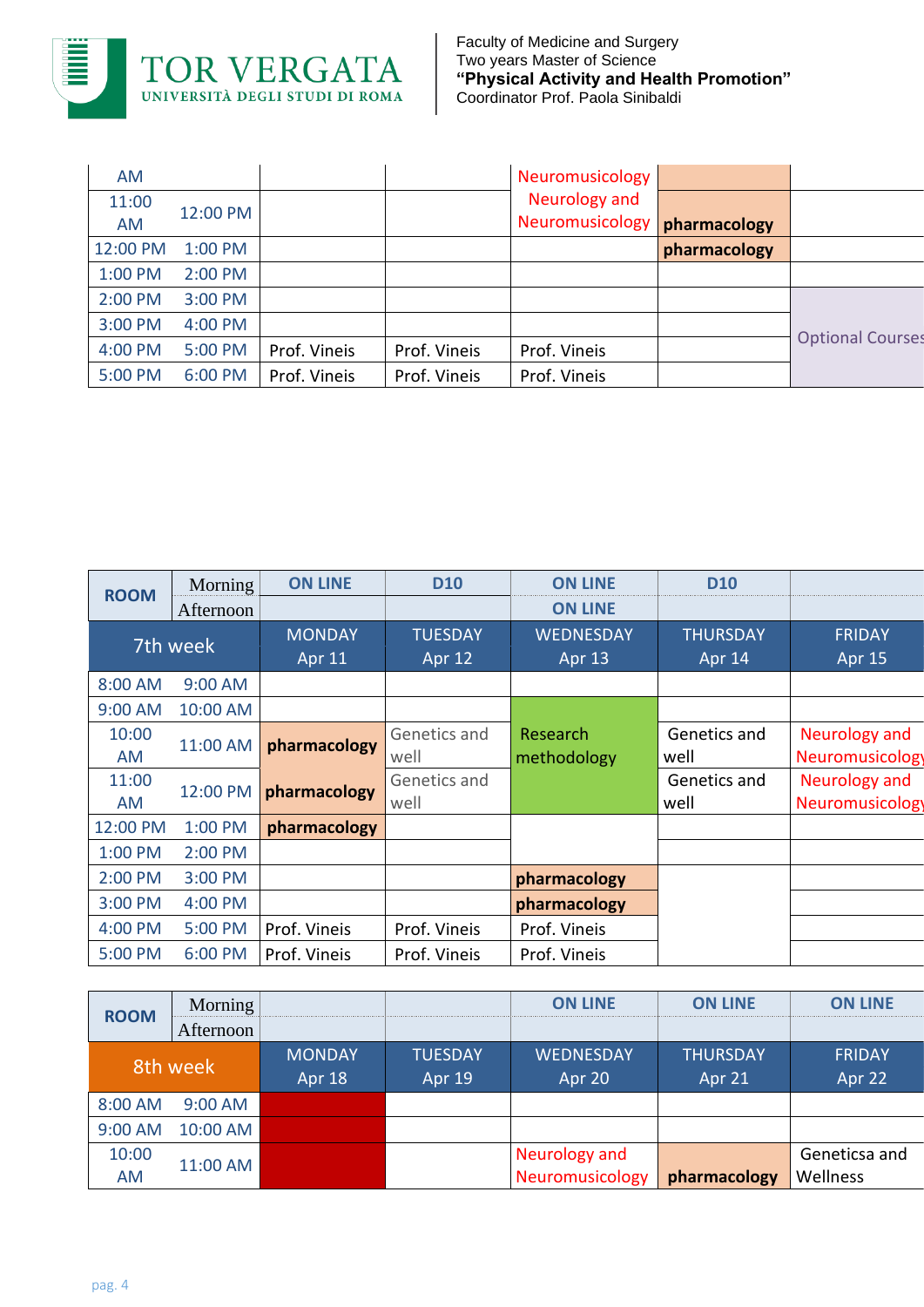

| 11:00<br><b>AM</b> | 12:00 PM  |  | Neurology and<br>Neuromusicology | pharmacology | Genetics and<br>wellness |
|--------------------|-----------|--|----------------------------------|--------------|--------------------------|
| 12:00 PM           | $1:00$ PM |  | <b>Genetics and</b><br>wellness  |              |                          |
| 1:00 PM            | $2:00$ PM |  |                                  |              |                          |
| 2:00 PM            | $3:00$ PM |  |                                  |              |                          |
| 3:00 PM            | 4:00 PM   |  |                                  |              | <b>Optional Courses</b>  |
| 4:00 PM            | 5:00 PM   |  |                                  |              |                          |
| 5:00 PM            | 6:00 PM   |  |                                  |              |                          |

| <b>ROOM</b> | Morning   |                         | 2A3                      | 2A3                        | 2A3                       | 2A3                     |
|-------------|-----------|-------------------------|--------------------------|----------------------------|---------------------------|-------------------------|
|             | Afternoon |                         |                          |                            |                           |                         |
|             | 9th week  | <b>MONDAY</b><br>Apr 25 | <b>TUESDAY</b><br>Apr 26 | <b>WEDNESDAY</b><br>Apr 27 | <b>THURSDAY</b><br>Apr 28 | <b>FRIDAY</b><br>Apr 29 |
| 8:00 AM     | 9:00 AM   |                         |                          |                            |                           |                         |
| 9:00 AM     | 10:00 AM  |                         | Food and<br>nutrition    |                            |                           |                         |
| 10:00<br>AM | 11:00 AM  |                         |                          | <b>Clinical Pathology</b>  |                           | Food and<br>Nutrition   |
| 11:00<br>AM | 12:00 PM  |                         | Food and<br>nutrition    |                            | Clinical<br>Pathology     |                         |
| 12:00 PM    | 1:00 PM   |                         | Food and<br>nutrition    |                            |                           |                         |
| 1:00 PM     | 2:00 PM   |                         |                          |                            |                           |                         |
| 2:00 PM     | 3:00 PM   |                         |                          | Food and                   | Food and                  |                         |
| 3:00 PM     | 4:00 PM   |                         |                          | Nutrition                  | Nutrition                 |                         |
| 4:00 PM     | 5:00 PM   |                         | Optional                 |                            |                           |                         |
| 5:00 PM     | 6:00 PM   |                         | <b>Courses</b>           |                            |                           |                         |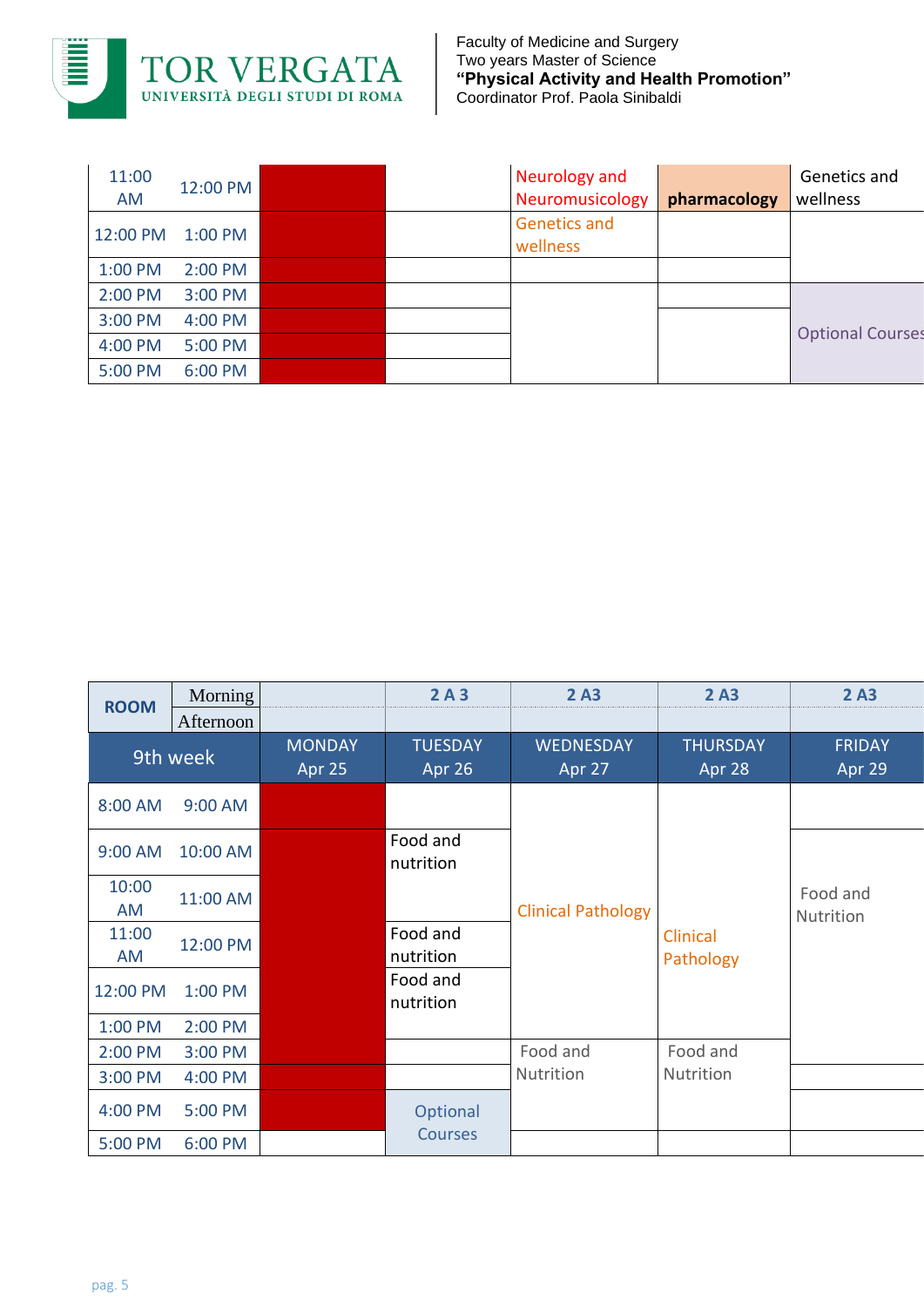

| <b>ROOM</b> | Morning   |               | 2A <sub>3</sub> | 2A1                  |                 | 2A1           |
|-------------|-----------|---------------|-----------------|----------------------|-----------------|---------------|
|             | Afternoon | 2A1           |                 |                      |                 |               |
|             | 10th week | <b>MONDAY</b> | <b>TUESDAY</b>  | <b>WEDNESDAY</b>     | <b>THURSDAY</b> | <b>FRIDAY</b> |
|             |           | May 2         | May 3           | May 4                | May 5           | May 6         |
| 8:00 AM     | 9:00 AM   |               | Clinical        |                      |                 |               |
|             |           |               | pathology       |                      |                 |               |
| 9:00 AM     | 10:00 AM  |               | Clinical        | <b>Neurology and</b> |                 |               |
|             |           |               | pathology       | Neuromusicology      |                 |               |
| 10:00       | 11:00 AM  |               | Clinical        | Neurology and        |                 |               |
| AM          |           |               | pathology       | Neuromusicology      |                 |               |
| 11:00       | 12:00 PM  |               | Clinical        | Genetics and         |                 | Genetics and  |
| AM          |           |               | pathology       | well                 |                 | well          |
| 12:00 PM    | 1:00 PM   |               | Clinical        | Genetics and         |                 | Genetics and  |
|             |           |               | pathology       | well                 |                 | well          |
| 1:00 PM     | 2:00 PM   |               | Clinical        |                      |                 |               |
|             |           |               | pathology       |                      |                 |               |
| 2:00 PM     | 3:00 PM   | Physiology    |                 |                      |                 |               |
| 3:00 PM     | 4:00 PM   | Physiology    |                 |                      |                 |               |
| 4:00 PM     | 5:00 PM   | Physiology    |                 |                      |                 |               |
| 5:00 PM     | 6:00 PM   |               |                 |                      |                 |               |

| <b>ROOM</b> | Morning   |                        |                                 |                                   |                                  |                                |
|-------------|-----------|------------------------|---------------------------------|-----------------------------------|----------------------------------|--------------------------------|
|             | Afternoon | 2A1                    |                                 |                                   |                                  |                                |
|             | 11th week | <b>MONDAY</b><br>May 9 | <b>TUESDAY</b><br><b>May 10</b> | <b>WEDNESDAY</b><br><b>May 11</b> | <b>THURSDAY</b><br><b>May 12</b> | <b>FRIDAY</b><br><b>May 13</b> |
| 8:00 AM     | 9:00 AM   |                        |                                 |                                   |                                  |                                |
| 9:00 AM     | 10:00 AM  |                        |                                 |                                   |                                  |                                |
| 10:00<br>AM | 11:00 AM  |                        |                                 |                                   |                                  |                                |
| 11:00<br>AM | 12:00 PM  |                        |                                 |                                   |                                  |                                |
| 12:00 PM    | 1:00 PM   |                        |                                 |                                   |                                  |                                |
| 1:00 PM     | 2:00 PM   |                        |                                 |                                   |                                  |                                |
| 2:00 PM     | 3:00 PM   |                        |                                 |                                   |                                  |                                |
| 3:00 PM     | 4:00 PM   | Physiology             |                                 |                                   |                                  |                                |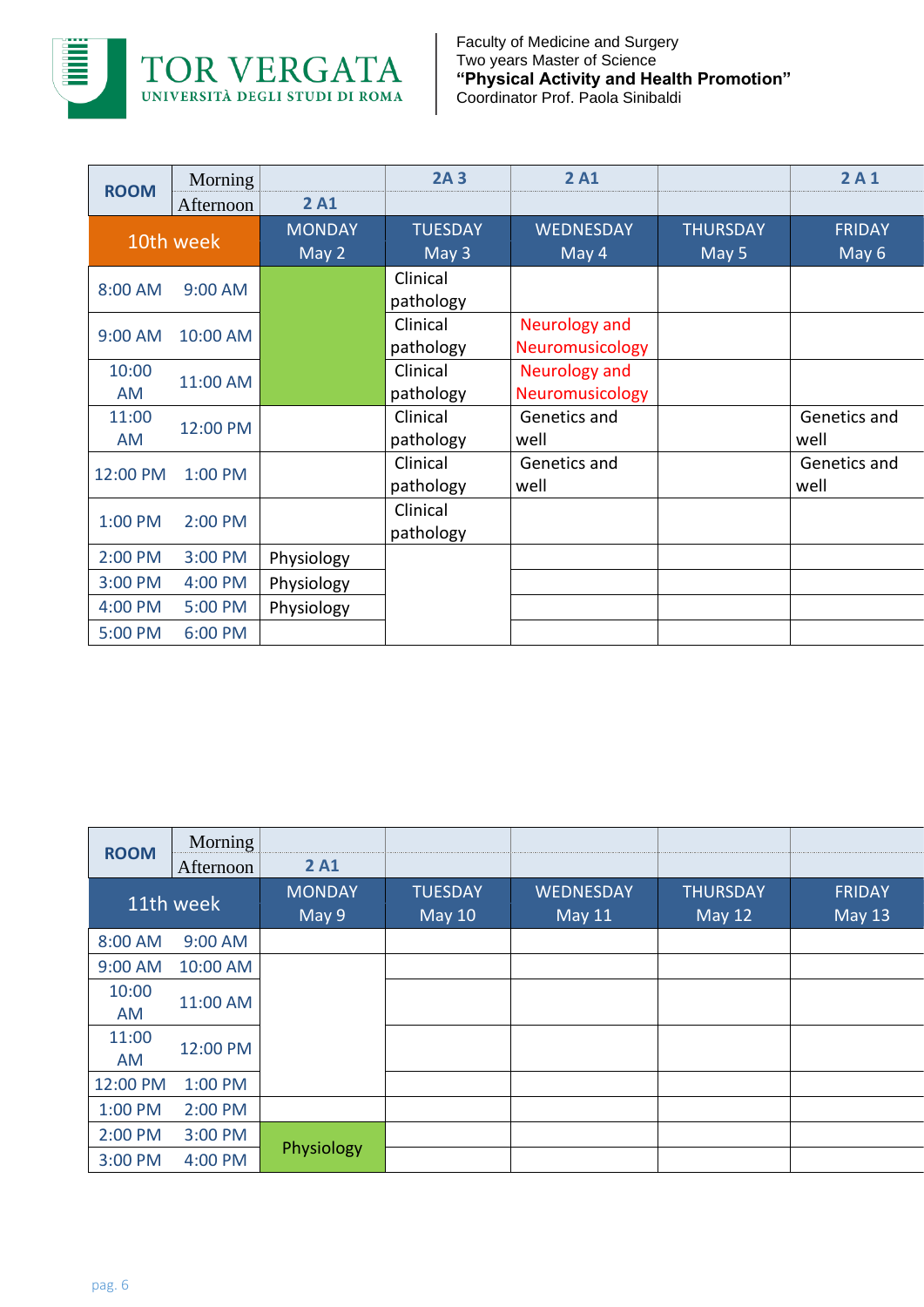

| 4:00 PM | 5:00 PM |  |  |  |
|---------|---------|--|--|--|
| 5:00 PM | 6:00 PM |  |  |  |

| <b>ROOM</b> | Morning   |                                |                          |                                   | <b>D10</b>                       |                         |
|-------------|-----------|--------------------------------|--------------------------|-----------------------------------|----------------------------------|-------------------------|
|             | Afternoon | 2A1                            |                          |                                   |                                  |                         |
| 12th week   |           | <b>MONDAY</b><br><b>May 16</b> | <b>TUESDAY</b><br>May 17 | <b>WEDNESDAY</b><br><b>May 18</b> | <b>THURSDAY</b><br><b>May 19</b> | <b>FRIDAY</b><br>May 20 |
|             |           |                                |                          |                                   |                                  |                         |
| 8:00 AM     | $9:00$ AM |                                |                          |                                   |                                  |                         |
| 9:00 AM     | 10:00 AM  |                                |                          |                                   |                                  |                         |
| 10:00       |           |                                |                          |                                   |                                  |                         |
| AM          | 11:00 AM  |                                |                          |                                   | pharmacology                     |                         |
| 11:00       |           |                                |                          |                                   |                                  |                         |
| AM          | 12:00 PM  |                                |                          |                                   | pharmacology                     |                         |
| 12:00 PM    | 1:00 PM   |                                |                          |                                   | pharmacology                     |                         |
| 1:00 PM     | 2:00 PM   |                                |                          |                                   |                                  |                         |
| 2:00 PM     | 3:00 PM   | Physiology                     |                          |                                   |                                  |                         |
| 3:00 PM     | 4:00 PM   |                                |                          |                                   |                                  |                         |
| 4:00 PM     | 5:00 PM   |                                |                          |                                   |                                  |                         |
| 5:00 PM     | 6:00 PM   |                                |                          |                                   |                                  |                         |

| Room      | Morning    | <b>2B1</b>                |                          | 2A4                        |                                  |                         |
|-----------|------------|---------------------------|--------------------------|----------------------------|----------------------------------|-------------------------|
|           | Afternoon  |                           |                          |                            |                                  |                         |
| 13th week |            | <b>MONDAY</b><br>May $23$ | <b>TUESDAY</b><br>May 24 | <b>WEDNESDAY</b><br>May 25 | <b>THURSDAY</b><br><b>May 26</b> | <b>FRIDAY</b><br>May 27 |
| 8:00 AM   | $9:00$ AM  |                           |                          |                            |                                  |                         |
| 9:00 AM   | $10:00$ AM |                           |                          |                            |                                  |                         |
|           |            |                           |                          |                            |                                  |                         |